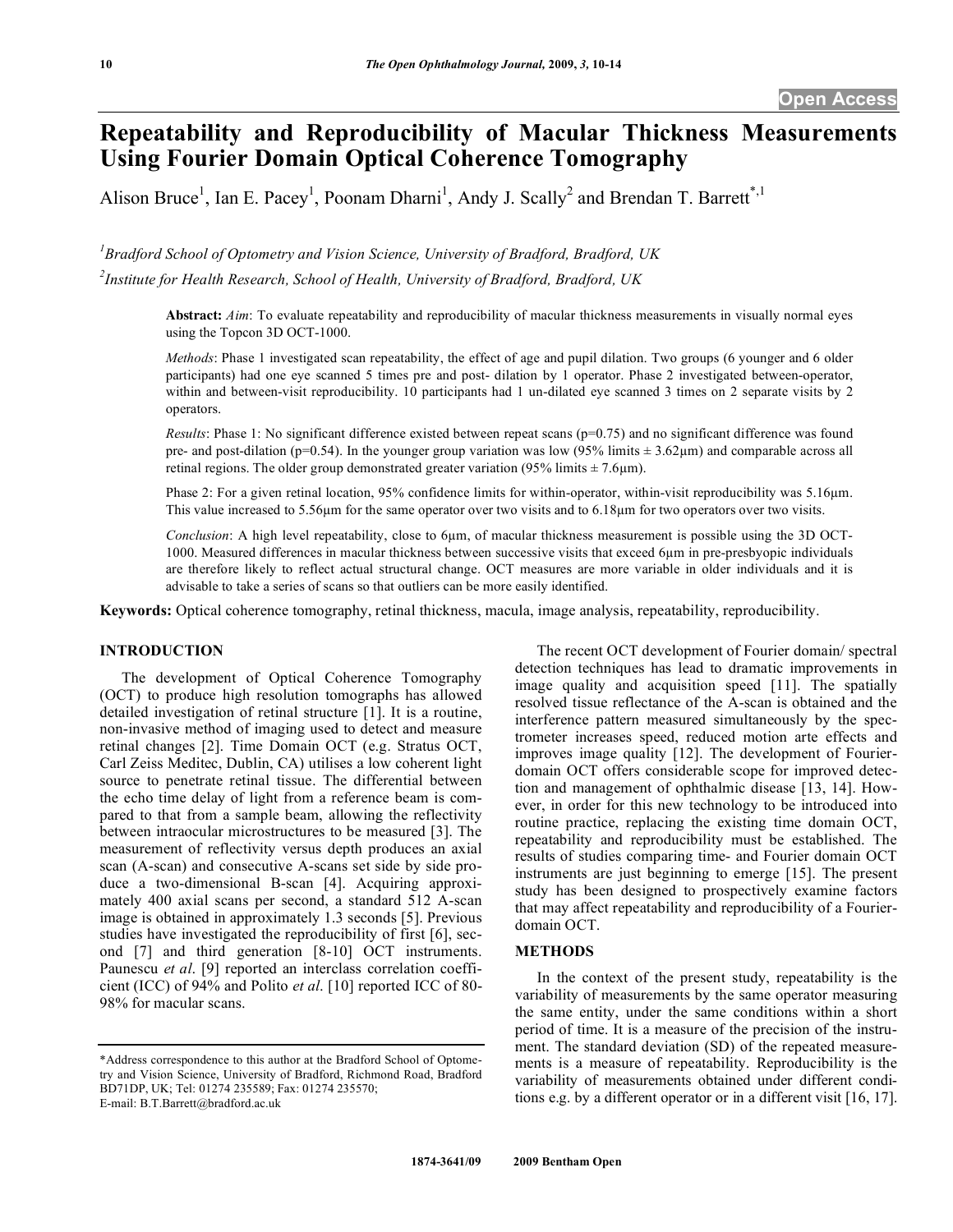#### *Repeatability and Reproducibility of Macular Thickness Measurements The Open Ophthalmology Journal, 2009, Volume 3* **11**

We employed the commercially available 3D OCT-1000 (Topcon, Tokyo, Japan) with version 2.00 software which the manufacturers claim measures to a resolution of  $6 \mu m$ . The instrument utilises a Fourier domain spectrometer producing cross-sectional B scans and 3-D volumetric images at a speed of 25,000 A scans /sec. The parameters for all scans in this study were a 3D macula scan covering 6 x 6 mm, resolution 256 x 256 (i.e. 65,536 axial scans) imaging the complete macular area and ensuring equal transverse and axial spacing. The Early Treatment of Diabetic Retinopathy Study (ETDRS) 9 region map was used for quantitative evaluation (Fig. **1**, [18]).

 Instrument calculations (algorithms) are based on the reflections obtained from the individual A-scans, with the distance between two highly reflective layers (inner limiting membrane and retinal pigment epithelium) representing the thickness of the retina at that point. Scans were judged to be of acceptable quality when the algorithms correctly delineated the retinal layers, as judged by one operator (AB) where no significant motion or blink artefacts prevented acquisition of data.

 Participants were recruited from the staff, relatives of staff and patients from the Optometry Clinic at the University of Bradford. Only participants without a history or evidence of ophthalmic disease (including cataract), pathology or surgery, refractive error of less than  $\pm 8$  D (MSE),  $\leq 3D$ astigmatism and visual acuities of 0.2 Log Mar (6/9 Snellen) or better were included. None of the participants had previously taken part in imaging studies and therefore the sample can be considered to be representative of the general population. Whilst this sample may not reflect the population who would typically undergo OCT assessment (i.e. patients with known or suspected pathology), in order to investigate the optimal repeatability and reproducibility of the Topcon OCT, healthy participants first need to be studied. All participants gave informed consent and the study was conducted according to the tenets of the Declaration of Helsinki.

### **Phase 1**

 This phase was designed to identify the minimum number of scans required to ensure measurement repeatability and to assess the effect of age and pupil dilation. Twelve healthy volunteers (7 men, 5 women) formed two groups of 6 subjects, one younger group 30 - 43 years (mean 35.5) and one older group 57 - 78 years (mean 69.5). Each participant had one eye randomly selected (6 RE, 6 LE) and was scanned pre and post pupil dilation (1% Tropicamide) by one of two operators. In total 10 sequential scans (5 pre and 5 post-dilation) were analysed. A small number of scans were discarded mainly due to blinks or eye movement. The number of scans taken ranged from 11-18 (mean ~14 scans).

## **Phase 2**

 This phase was designed to investigate between-operator, within and between-visit reproducibility. Ten healthy volunteers (7 men, 3 women) aged 25 - 44 years (mean 32) had 1 eye randomly selected (4 RE, 6 LE). Participants were scanned on 2 separate visits 1-10 days apart (mean 3). At each visit, 3 scans were carried out by 2 different operators.

The order of operator was randomised and remained constant for both visits. After each scan the subject was repositioned and the instrument realigned.

 In previous scan repetition studies [6, 19, 20] reduced image quality has been reported. Pilot data indicated reduced image quality after multiple scans and a number of participants complained of dry eyes. Artificial tears (Minims Hydroxyethylcellulose 0.44%) were therefore used as necessary to maintain image quality or for participant comfort.

## **Statistical Analysis**

 Phase 1: A repeated measures random-effects regression model (STATA 9.2) was used to determine the effect of repeat scans (1-5) and pupil dilation. The standard deviation (SD) of the differences between participants' 10 scans was used to estimate repeatability for each group. For Phase 1 the effective sample size was 1080 reflecting the total number of measurements (12 participants x 10 scans x 9 retinal regions).

 Phase 2: Results were analysed using a linear mixed model ('xtmixed' command in STATA 9.2) to estimate variance components. This model takes account of the nesting of measurements within visit, observer, and subject (Table **1**). For Phase 2 the effective sample size was also 1080 reflecting the total number of measurements (10 participants, 12 scans and 9 retinal regions).

#### **RESULTS**

#### **Phase 1**

 No significant difference was found between each repeat scan (scan 1 *vs* scan 2, p=0.75; scan 1 *vs* scan 3, p= 0.8; scan 1 *vs* scan 4, p= 0.76; scan 1 *vs* scan 5, p= 0.76) or between non-dilated and dilated scans (p=0.54).

 In order to establish variability across the 10 scans obtained for each participant, the mean of the OCT measures was determined for each participant at each of the 9 retinal EDTRS sectors (Fig. **1**). Then, for each sector, the difference between the mean thickness for that participant and the thickness obtained in their first, second, third etc. scans was determined. Fig. (**2**) shows a box and whisker plot of the differences of individual scans relative to the mean across the 9 sectors in the younger and older groups. In the younger group there was little variation (max difference:  $6.8 \mu m$ ) in repeat scans across all 9 EDTRS sectors; the standard deviation was only  $1.81 \mu m$  (approximate 95% prediction interval  $\pm$  3.62 µm). The older group showed greater variation, with a standard deviation of  $3.73 \mu m$  (approximate  $95\%$  prediction interval  $\pm$  7.5 µm). However, the data for the older group must be viewed with some caution as the sample is not normally distributed and the histogram of differences (max difference:  $36 \mu m$ ) demonstrates a large kurtosis.

## **Phase 2 (Table 1).**

 Table **1** shows the results of the repeated measures regression model in which operator, visit and retinal area were random effects and pupil diameter was a fixed effect. Pupil size had a non-significant effect (p=0.545) upon macular thickness measurements.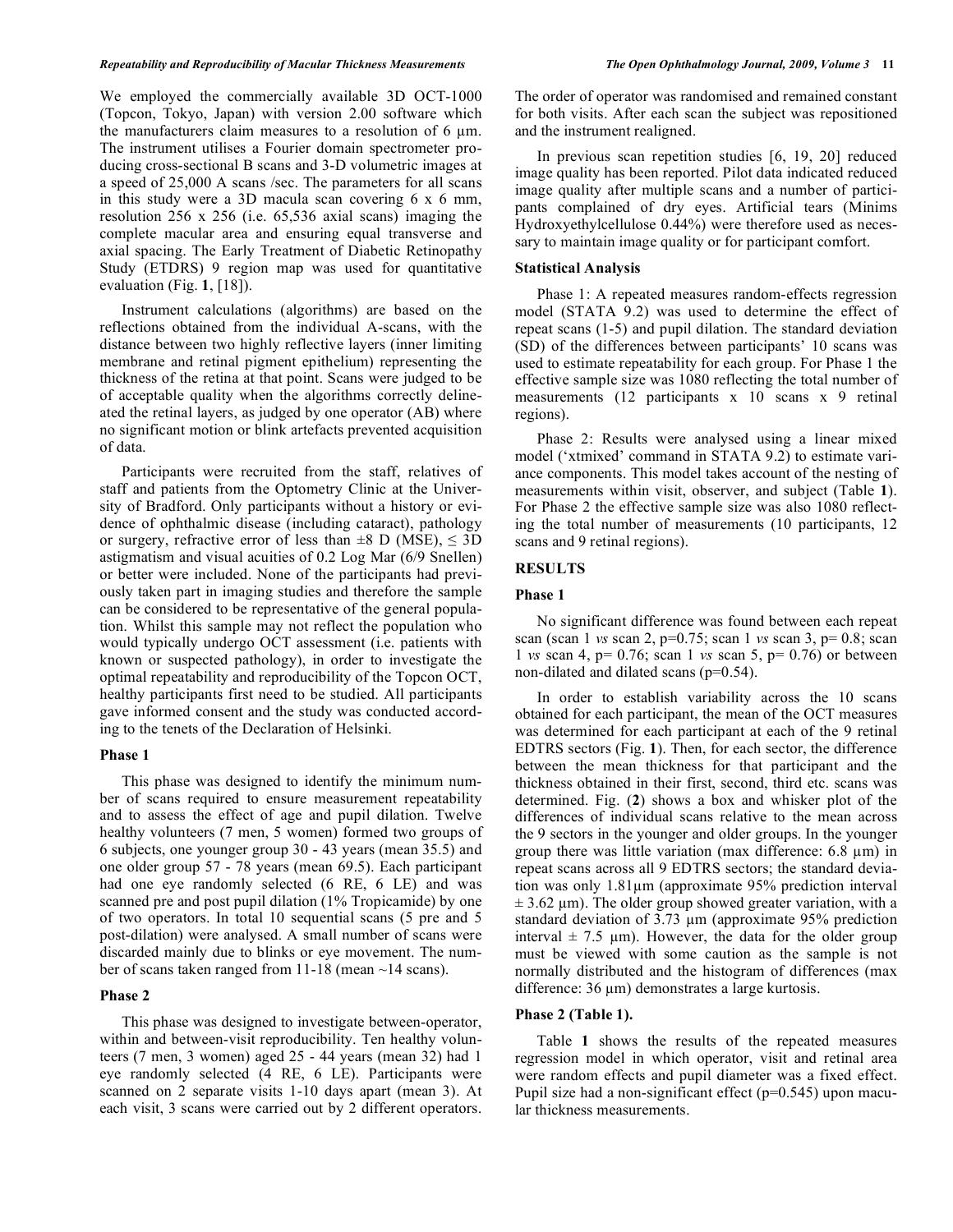**Table 1. Repeated Measures – Linear Mixed Model (STATA 9.2)** 

|       | Coef     | Std err | z       | P >  z | 95% CI   |         |
|-------|----------|---------|---------|--------|----------|---------|
| pupil | $-0.318$ | 0.526   | $-0.61$ | 0.545  | $-1.349$ | 0.712   |
| cons  | 281.900  | 4.205   | 67.04   | 0.000  | 273.658  | 290.141 |

| <b>Random Effects Parameters</b>      | <b>Estimate</b> | Std err | 95% CI |        |
|---------------------------------------|-----------------|---------|--------|--------|
| Retinal-area variability (SD)         | 29.935          | 2.250   | 25.835 | 34.686 |
| Within-operator,<br>within-visit (SD) | 2.634           | 0.060   | 2.519  | 2.755  |
| Between-visit<br>(SD)                 | 1.059           | 0.500   | 0.420  | 2.671  |
| Between-operator (SD)                 | 1.376           | 0.252   | 0.961  | 1.970  |

**Fig. (1).** Fundus image of right eye with overlaid ETDRS 9 Region Map. Regions numbered for use in data analysis. For left eyes the region numbers were horizontally mirrored to maintain nasotemporal classification.

 As expected there is a significant variation in macular thickness with EDTRS region (Table **2**) consistent with known anatomical features of the human retina [21, 22]. The mean thickness reflecting all measures found in this study for EDTRS sector 1 was  $244.83 \pm 17.84$  µm; this is compara-



**Fig. (2).** Box and whisper plots for older and younger groups at each of the 9 EDTRS (Fig. **1**) sectors.

To establish variability across the 10 scans obtained for each participant (Fig. **2**) the mean of the OCT measures was determined for each participant at each of the 9 retinal EDTRS sectors (Fig. **1**). Then, for each sector, the difference between the mean thickness for that participant and the thickness obtained in their first, second, third etc. scans was determined. Hence, for each box in the plot above a total of 60 differences have been calculated (i.e. based upon 6 participants x 10 scans each). The middle horizontal bar in the box indicates the median difference, and the top and bottom horizontal boundaries of the box represents the third and first quartiles. The top and bottom bars represent the maximum and minimum differences in the absence of outliers. Single scans which are outliers are represented by dots.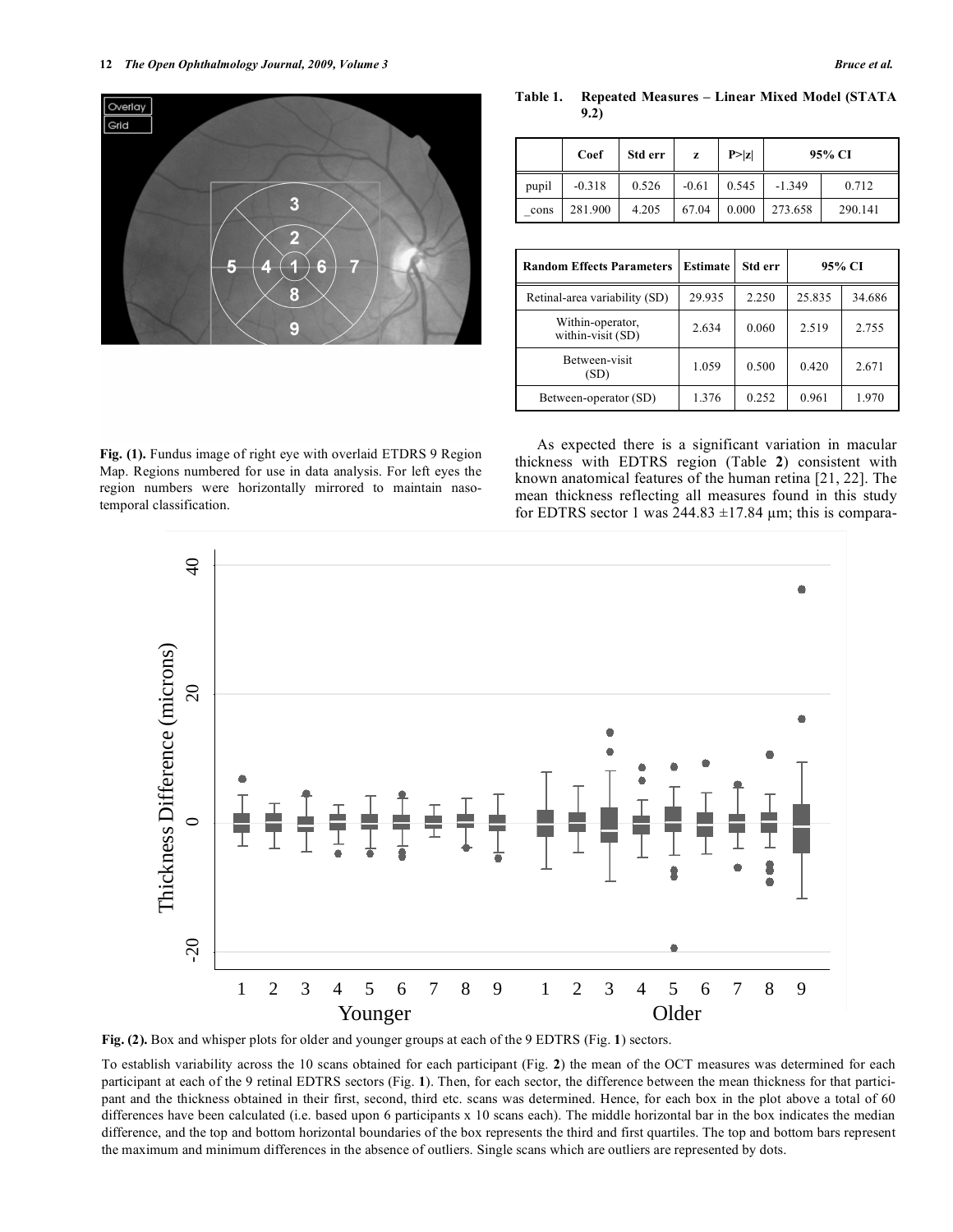ble to previous studies [9, 23]. Table **2** shows mean thicknesses for all 9 sectors. For a given retinal location, and an operator examining a given patient on repeated occasions within a single visit, 95% of measurements would be expected to fall within 5.16  $\mu$ m (i.e. 1.96 x 2.634) of one another (Equation 1). This value increases to  $5.56 \mu m$  for a given operator testing the same retinal area of the same patient but on separate occasions (combining variances for within and between-visit) (Equation 1).

$$
\hat{\sigma}_{\text{tot}} = \sqrt{\hat{\sigma}_{\text{within\_operator\&visit}}^2 + \hat{\sigma}_{\text{between\_visit}}^2}
$$
 (1)

 When different operators are considered over two separate visits, 95% of measures would be expected to fall within  $6.18 \mu m$  (combining variances for within and between visits) within operator, and between-operator variance. This is determined from the following expression:

$$
\hat{\sigma}_{\text{tot}} = \sqrt{\hat{\sigma}_{\text{within\_operator\&visit}}^2 + \hat{\sigma}_{\text{between\_visit}}^2 + \hat{\sigma}_{\text{between\_operator}}^2}
$$
(2)

**Table 2. Macular Thickness Values (m) for All OCT Scans (Dilated and Undilated) at Each EDTRS Region** 

| <b>Retinal Region</b><br>(Fig. 1) | Younger<br>Mean(SD) | Older<br>Mean(SD) | Combined<br>Mean(SD) |  |
|-----------------------------------|---------------------|-------------------|----------------------|--|
|                                   | 239.13 (16.25)      | 250.52 (17.65)    | 244.83 (17.84)       |  |
| $\mathfrak{D}$                    | 310.62 (12.83)      | 299.63 (10.57)    | 305.13 (12.94)       |  |
| 3                                 | 267.33 (12.75)      | 260.03 (13.57)    | 263.68 (13.61)       |  |
| $\overline{4}$                    | 297.87 (14.12)      | 291.10 (10.98)    | 294.48 (13.04)       |  |
| $\overline{\phantom{0}}$          | 247.53 (17.43)      | 244.10 (10.58)    | 245.81 (14.46)       |  |
| 6                                 | 310.78 (11.67)      | 302.65 (11.58)    | 306.71 (12.27)       |  |
| 7                                 | 286.77 (15.45)      | 279.61 (4.42)     | 283.19 (11.87)       |  |
| $\mathbf{8}$                      | 308.35 (13.96)      | 298.90 (9.93)     | 303.63 (12.96)       |  |
| 9                                 | 257.75 (13.58)      | 260.88 (13.01)    | 259.32 (13.33)       |  |

### **DISCUSSION**

No significant variation between repeat scans  $(p=0.75)$ was established, indicating no improvement in precision from multiple scans. In contrast, a study evaluating retinal nerve fibre layer (RNFL) measurements using the timedomain OCT 2000 (Humphrey Instruments) indicated that 5 scans may be needed to produce optimum repeatability [24]. Our study therefore confirms an improved precision for macular thickness measurements for Fourier-domain 3D OCT-1000 over time-domain OCT in support of recent findings [15]. This study also supports previous findings that pupil dilation does not affect scan repeatability [9, 10] since no significant difference in retinal thickness measurement was noted pre- and post-dilation  $(p=0.50)$ . In our study participants were free from pathology. In studies where participants have known lens opacities, dilation is indicated to ensure a reliable image [19, 25, 26].

 In the younger group 95% of measurements were within 3.62 µm, and variation was similar across all 9 retinal sectors. The older group showed greater variation (95% limits  $\pm$  7.6um) with an increased number of outliers mainly in peripheral sectors (areas 5 and 9). The error distribution was reasonably normal in the younger group. In the older age group the same did not apply. In this group we provide the caveat that distribution of the errors was wider, and non-normal - a finding that in itself is of interest because it suggests that the technique's reliability is age-dependent. Thus when imaging older individuals we suggest that a series of scans may be necessary. This will enable outliers to be more easily identified. Previous time domain studies encompassing older groups with pathology e.g. glaucoma and diabetes reported greater variability [6, 10, 27]. However, these studies could not distinguish between the effect of the pathology or age on variation. In this study all participants were free from pathology providing evidence that age or a combination of factors related to age, affects the variability of the OCT scan. Wu *et al*. [28] suggest that factors such as media opacity, pupil dilation and area measured have an effect on the overall scan quality, and Smith *et al*. [25] found that pupillary dilation was needed in 25% of their patients aged 39-88 years attending a glaucoma clinic in order to obtain an image with their time-domain OCT instrument. Fixational instability represents another possible reason why OCT results are more variable in older subjects [29].

 The 95% confidence limits were larger for between-visit than within-visit reproducibility  $(5.56 \mu m) \times 5.16 \mu m)$ . These results show better reproducibility for this Fourier-domain instrument compared to Stratus OCT for which values of inter-visit standard deviation of 12 microns and intra-visit standard deviation of 6 microns have been reported [9].

 These results indicate repeatability using the 3D OCT-1000 for measuring macular thickness within  $6 \mu m$  for a single scan. Measured differences in macular thickness exceeding  $6 \mu m$  in younger volunteers are therefore likely to reflect actual structural change. In older individuals measurements from occasional single scans differed from the remaining series and therefore it is advisable to take a series of scans in older individuals to enable outliers to be identified.

## **ACKNOWLEDGEMENT**

 A Bruce is supported by a Personal Award Scheme from the National Institute for Health Research, UK.

## **REFERENCES**

- [1] Huang D, Swanson EA, Lin CP, *et al.* Optical coherence tomography. Science 1991; 254(5035): 1178-81.
- [2] Hee MR, Izatt JA, Swanson EA, *et al.* Optical coherence tomography of the human retina. Arch Ophthalmol 1995; 113(3): 325-32.
- [3] Medeiros FA, Zangwill LM, Bowd C, Weinreb RN. Comparison of the GDx VCC scanning laser polarimeter, HRT II confocal scanning laser ophthalmoscope, and stratus OCT optical coherence tomograph for the detection of glaucoma. Arch Ophthalmol 2004; 122(6): 827-37.
- [4] Costa RA, Skaf M, Melo LAS, *et al.* Retinal assessment using optical coherence tomography. Prog Retin Eye Res 2006; 25(3): 325-53.
- [5] Wojtkowski M, Srinivasan V, Fujimoto JG, *et al.* Threedimensional retinal imaging with high-speed ultrahigh-resolution optical coherence tomography. Ophthalmology 2005; 112(10): 1734-46.
- [6] Blumenthal EZ, Williams JM, Weinreb RN, Girkin CA, Berry CC, Zangwill LM. Reproducibility of nerve fiber layer thickness measurements by use of optical coherence tomography. Ophthalmology 2000; 107(12): 2278-82.